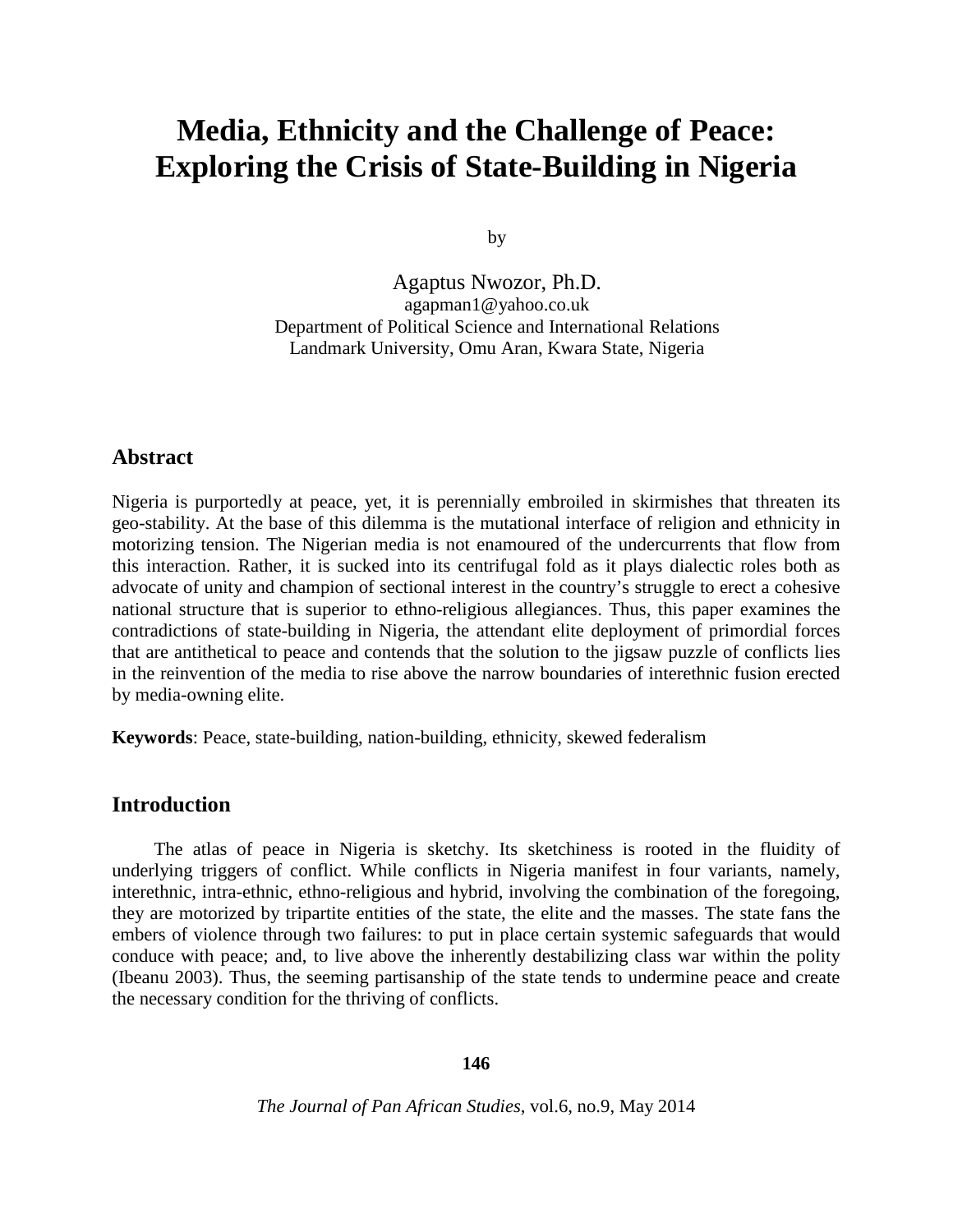The culture of peace is neither native nor alien to any society or state formation. It is consciously cultivated, nurtured and entrenched. Culture of peace entails a deliberate and elaborate strategy, which facilitates the internalisation of those values, beliefs, behavioural patterns and norms that promotes peace. The culture of peace presupposes the mind-set of "reciprocal toleration and cooperative understanding of common aims, whether within or between any groups" (Igwe 2002:316-7). The emphasis of the Nigerian elite on nation-building as opposed to state-building creates a very serious crisis of loyalty that undermines national cohesion. This constitutes a key challenge to peace-making and peace consolidation in Nigeria.

The elite-media linkage also reflects the aggregate character of the state. Despite the inherent social responsibility of the media to preach societal survival, it is limited by the dominant forces that give it its essence. Thus, the media mirrors the preferences of the elite. And its role in the matrix of peace and conflict is dictated by an overriding elite interest. There is a patent polarisation of opinions among the media organizations and this is energized by the tainted lens of ethnicity and religion as seen by the *media-preneurs.* This paper interrogates the roadblocks to the cultivation of a culture of peace and contends that the inherent systemic contradictions compromise the capacity of the media to spearhead peace.

## **Geographical Expression: The Pursuit of Ethnic Agenda**

The process of integrating the disparate ethnic groups into a coherent national structure, which started in 1914 through the Lugardian amalgamation policy, was not consolidated by the time Nigeria was granted political independence in 1960. In other words, Nigeria was an unfinished and unconsolidated creation of the British. Before this decreed merger by the British overlords, these nationalities had independently existed and related with others within the framework of mutuality and self-generated ground rules. The 1914 unification, therefore, was externally driven rather than internally spawned. It is misleading to assert as Babawale (2007:15) did that "Nigeria, as we know it today, is an aggregation of several nationalities that have jointly agreed to co-exist as one nation." The various ethnic groups that make up contemporary Nigeria were forcefully banded together and as such were not privy to, nor participated in, negotiating the basis for Nigerian statehood. The externality factor of the union and the internal rigidities prevalent in the operations of the Nigerian state constitutes a threat to its corporate survival.

Although the foremost intention of Britain - possession of a wide geographical area and achievement of an economy of scale necessary to cut the cost of governance - was achieved, yet, a fundamental error in the mechanics of forging the Nigerian state was the absence of crosscutting ethos to anchor national identity. As Ademoyega (1981:1) contends, "British administrators did not make an effort to weld the country together and unite the heterogeneous group of people." This position is quintessentially escapist in orientation as it seeks to absolve the Nigerian elite from culpability in Nigeria's ethno-national integration crisis.

**147**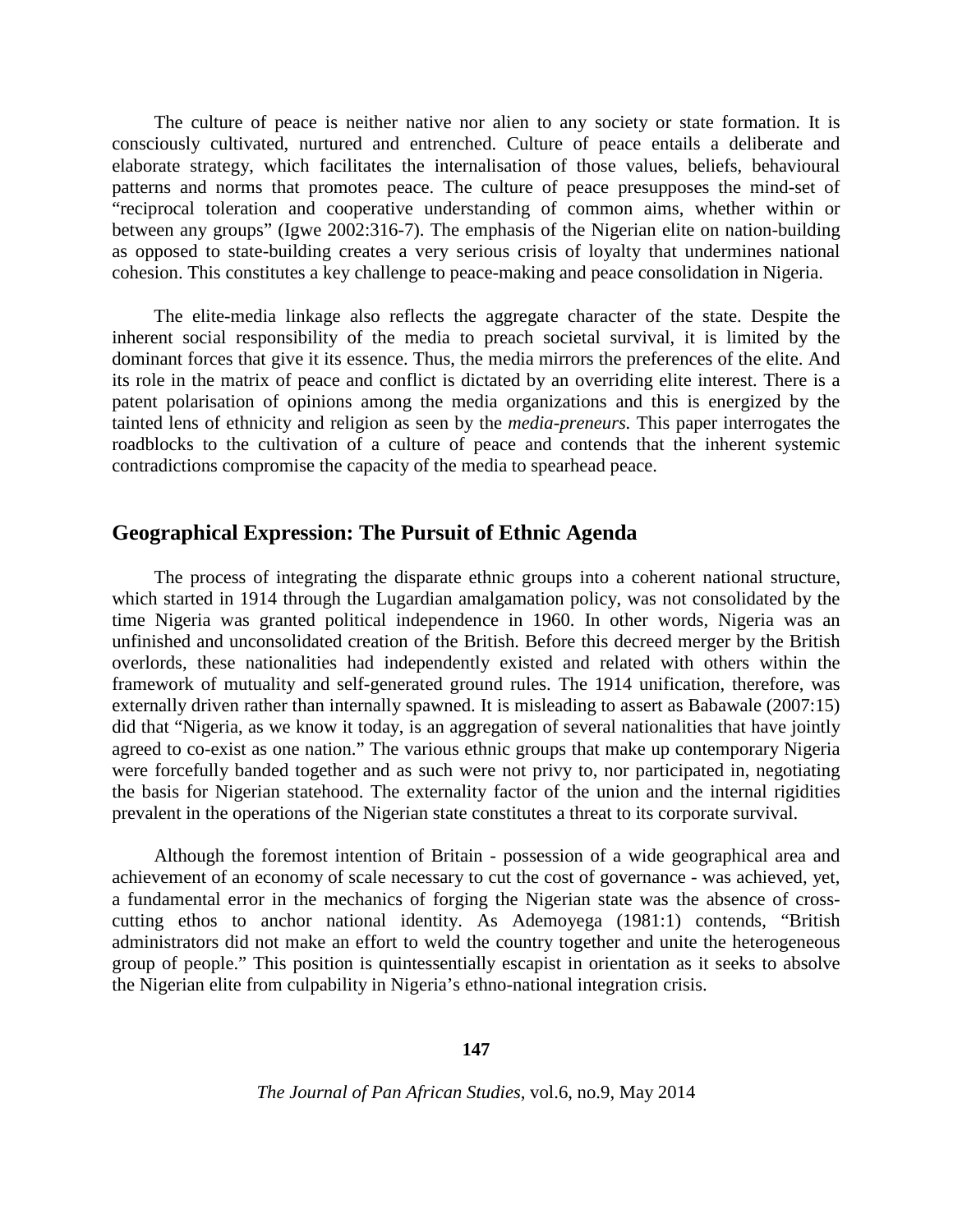The post-independence Nigerian elite neglected to pursue a new strategy that would augment the shortfalls in the British integration models. Rather, they were content to be in the saddle of power as mere replacement of the erstwhile colonialists and to use state power for the promotion of "disruptive local loyalties" and advancement of personal aggrandisement (Ake 1981; Suberu and Agbaje 1998; Nnoli 2003; Campbell, 2011). This imperfect integration spawned the seeds of disaffection that blossomed into perennial inter-ethnic conflicts for ascendancy.

Thus, post-colonial Nigeria grappled with the question of statehood in the midst of ethnic fractionalisation. Everything happening at the political arena was interpreted from the prism of ethnicity. This was reinforced by the regionalisation of political parties and the absence of truly national parties. The key political figures theorised that the building blocks of the Nigerian state were the ethnic groups rather than individual citizens. The first decisive step to roll back the influence of ethnicity in the body politic was the banning of ethnic unions by the military shortly after the coup d'état that dismantled the First Republic. But this move did not yield the desired dividend as the state's dereliction in meeting its obligations led to the re-modification of ethnic structures. As Ukiwo (2005:12) asserts,

> While pan-ethnic unions vanished, homeland associations continued to flourish. Pan-ethnic unions only became useful in the Diaspora where homeland associations could hardly be effective as a result of their insignificant membership. It was such dormant unions that were revitalised in the context of the ethno-religious conflicts from the mid-1980s.

What gave room to this trend to thrive was the crisis of citizenship that pitched Nigerians against each other under the auspices of social categories of "natives" and "settlers" (Egwu 2005; Akanji 2012). The perception of the state as a source of wealth; and the intra-elite struggle to control its apparatus in order to advance their economic interests intensified the dichotomous designation of bona fide citizens as settlers and natives.

All through the formative years of Nigeria, the emergent leaderships were not only ambivalent about forging statehood, but by their speeches, actions and mind-set, were pessimistic about the workability of a corporate Nigeria built on the pedestal of cross-ethnic ethos. Instead of transforming the diversities into a veritable asset, these became barriers to forging a macro-nationhood. Chief Awolowo, Tafawa Balewa, Ahmadu Bello, and Gowon variously doubted the basis for Nigerian unity (Douglas and Ola 2007). However, because of the charismatic and iconic symbolisation of these figures, generations of Nigerians built their mindset around these misgivings of a true federalist structure.

#### **148**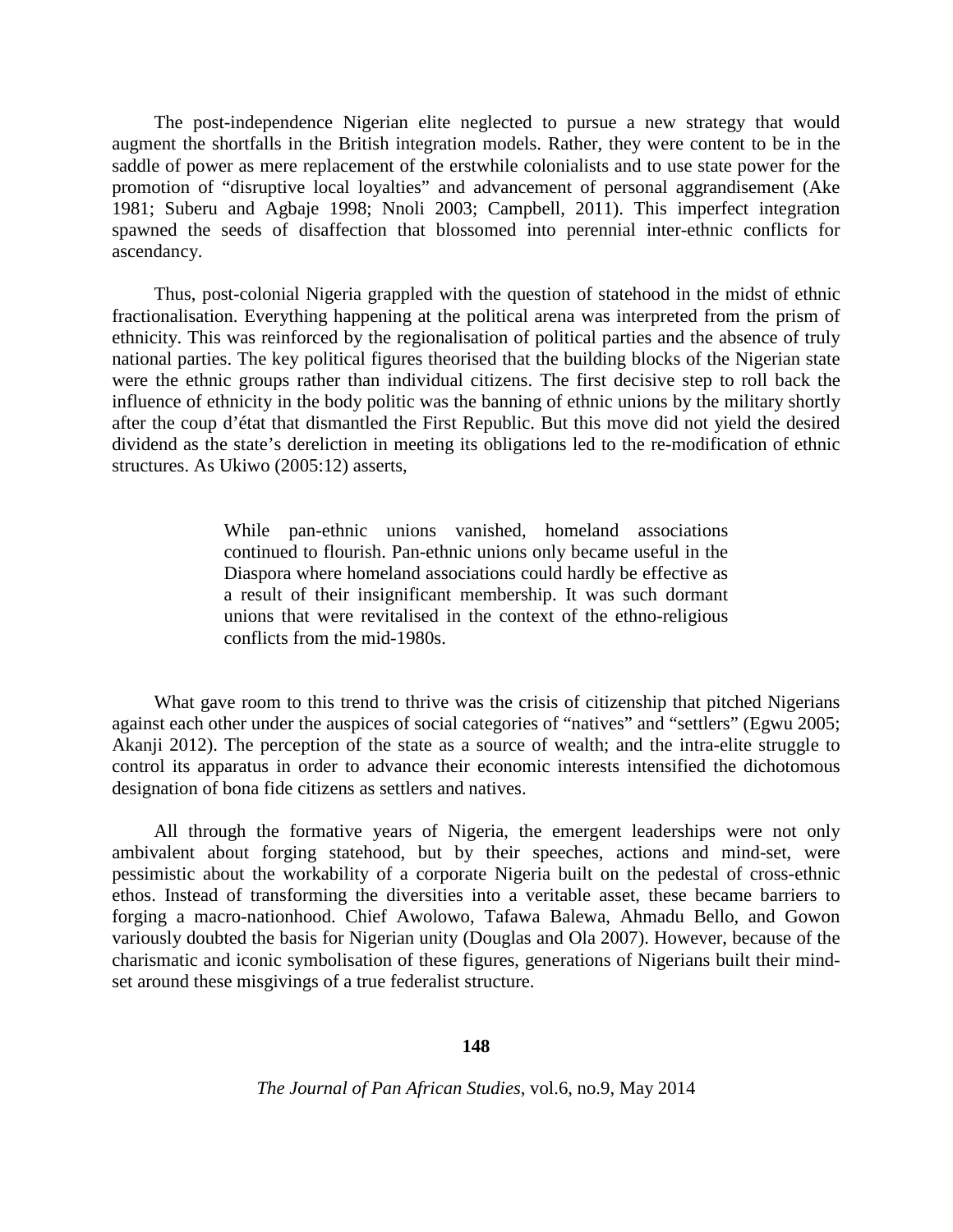It is anachronistic and unhelpful to blame the British for the integration problems of Nigeria. The British forged the Nigerian state for its own convenience, what have the Nigerian elite done to transform the seemingly unfinished business into a vibrant nation-state? What the successive Nigerian elite did was to undermine the corporate survival of Nigeria by emphasizing its unworkability. Ahmadu Bello's thesis of understanding the diversities as basis for unity was not seriously pursued. Emphases appeared to be in deepening diversities rather than bridging them. Fifty-two years of national existence have not blunted the lines of ethnicity; rather these years have sharply entrenched and accentuated them.

### **Skewed Federalism, Ethnic Discord and Retreat of Peace**

The raison d'être, which underpinned Nigeria's adoption of the federalist principles was principally to fuse the various ethnic groups into a seamless union. Federalism tends to blunt divisive factors and emphasize common grounds of unity. As Igwe (2002:154), opines, "federalism is the structural basis of the doctrine of unity in diversity". The seeming innate coagulation properties in federalism appeared to underpin the position of the Willink Commission in 1958 appointed by the Nigerian colonial government to look into the fears of the minorities bordering on domination, and thus reported, "the minorities who have appeared before us have thought of separation as a remedy for their troubles. But unity might have the same effect, and though unity cannot be manufactured by a Commission, machinery can be devised which aims rather at holding the state together than at dividing it" (cited in Ojiakor 1981:44).

The essential character of Nigerian federalism is that it is institutive, that is, it came into being through coerced imposition, as opposed to constitutive, the voluntary agreement of the constituent units (Igwe 2002). Hence, Nigerian federalism was not a product of negotiation and consensus. The first task of the immediate post-independence leadership, which ought to have been the conversion of Nigeria's institutive federalism to constitutive federalist state, was shirked. Thus, the progression of Nigerian federalism towards the ideal typology (characterized by agreement amongst component units to enter into such a federation; clearly delineated assignment of powers; concession and retention of certain powers within designated spheres of influence) was scuttled. (Ijalaye 1979; Babawale 2007). And in actuality, Nigerian federalism consistently mutated away from the ideal typology to a hybrid version that is patently arbitrary, and as a result, successive military regimes superintended over the erosion of the federalist principles and the entrenchment of *de facto* unitarism.

Nigeria's contemporary skewed federalism appears to confirm the pre-independence fears of the minorities about marginalization. Although every ethnic group alleges marginalisation, including the big three, it is the minority ethnic groups, especially those domiciled in the oilbearing areas that have suffered most, especially in the wider context of national equation (Obianyo 2003).

**149**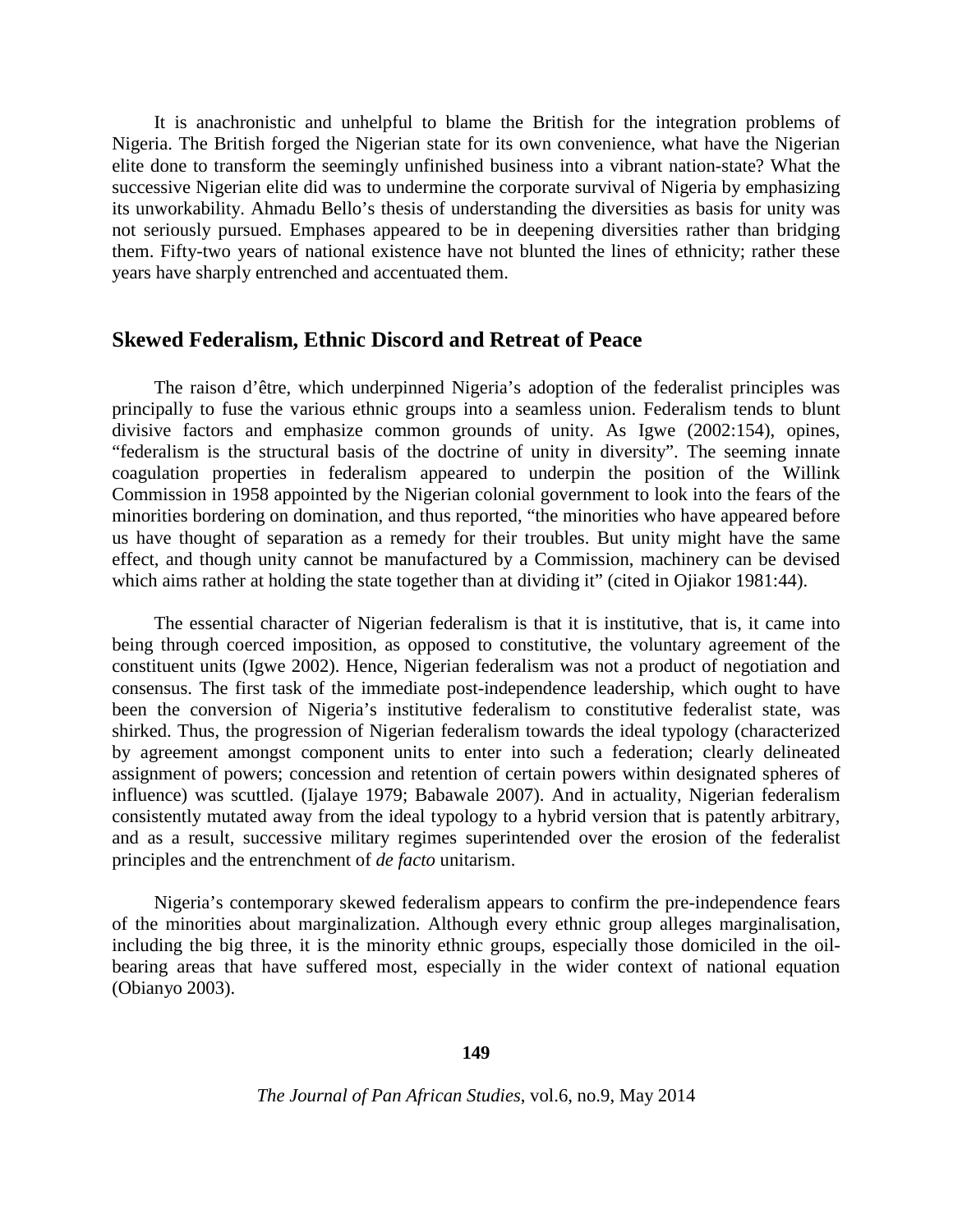Nigeria's oil economy created an intricate web of parasitic state-units that reordered the fiscal distributive system previously anchored on the principles of derivation. The fiscal aspect of Nigerian federalism negatively mutated overtime as derivation formula plummeted from 50 percent in 1960 to 13 percent in 1999 (Osipitan 2004). Thus, the mutation coincided with and was reflective of the change in the composition of Nigeria's foreign exchange earners, and the more dominant oil became, the lesser the percentage was devoted to derivation. When Nigeria depended on a bouquet of primary commodities for its foreign exchange, the derivation principle played a critical role in calculating what accrued to the regions. Then, there was regional dispersion in the production of primary commodities with healthy competition among the regions.

However, the shrinkage in the diversification of Nigeria's foreign exchange earners and the trajectory to a mono-cultural perspective which created parasitic component units that no longer created, but merely consumed (Obi 1998). This consumerist disposition of the component units and the commandist and occupationist orientation of successive military regimes also distorted and skewed the federal system taking shape in the pre-military epoch. Hence, the beneficiaries of the contraction of the principles of derivative and the new revenue-sharing formula were the federal government and the unproductive component state-units (Olowononi 2003). And in other words, while the revenue allocation framework strengthened the federal government, it weakened the fiscal autonomy of the constituent units, especially the resource-bearing states.

Thus, the agitation for resource control as an integral part of true federalism is a reaction to "decades of uninterrupted process of economic marginalization and political repression" orchestrated by the federal government (Anam-Ndu, 2007). And today, the long drawn war between Niger Delta youth and the federal government flowed from this perception of marginalization as the depth of parasitism and reliance of the component state-units on oil money was exemplified in hard-line opposition to upward adjustment of the derivative principle during the National Political Reform Conference (NPRC) in 2006. And in the midst of the agitation by the South-South geopolitical zone for 50 percent derivation, Alhaji Ibrahim Hassan, the Second Republic Minister of Mines and Power and Member of the Northern delegation to the NPRC was quoted as saying:

> If anything is given to the South-South above 17%, then all the remaining 30 States and Abuja will be financially strangulated and pauperized. Unemployment in the country will increase. Crime will increase. Civil strife and disorder will increase and there will be no more money to pay even the staff of the States, except South-south, let alone money for any capital development in the country. …If they get 25% or 50% the rest of the States will get zero allocation (cited in Ikeji et al 2012:9-10).

#### **150**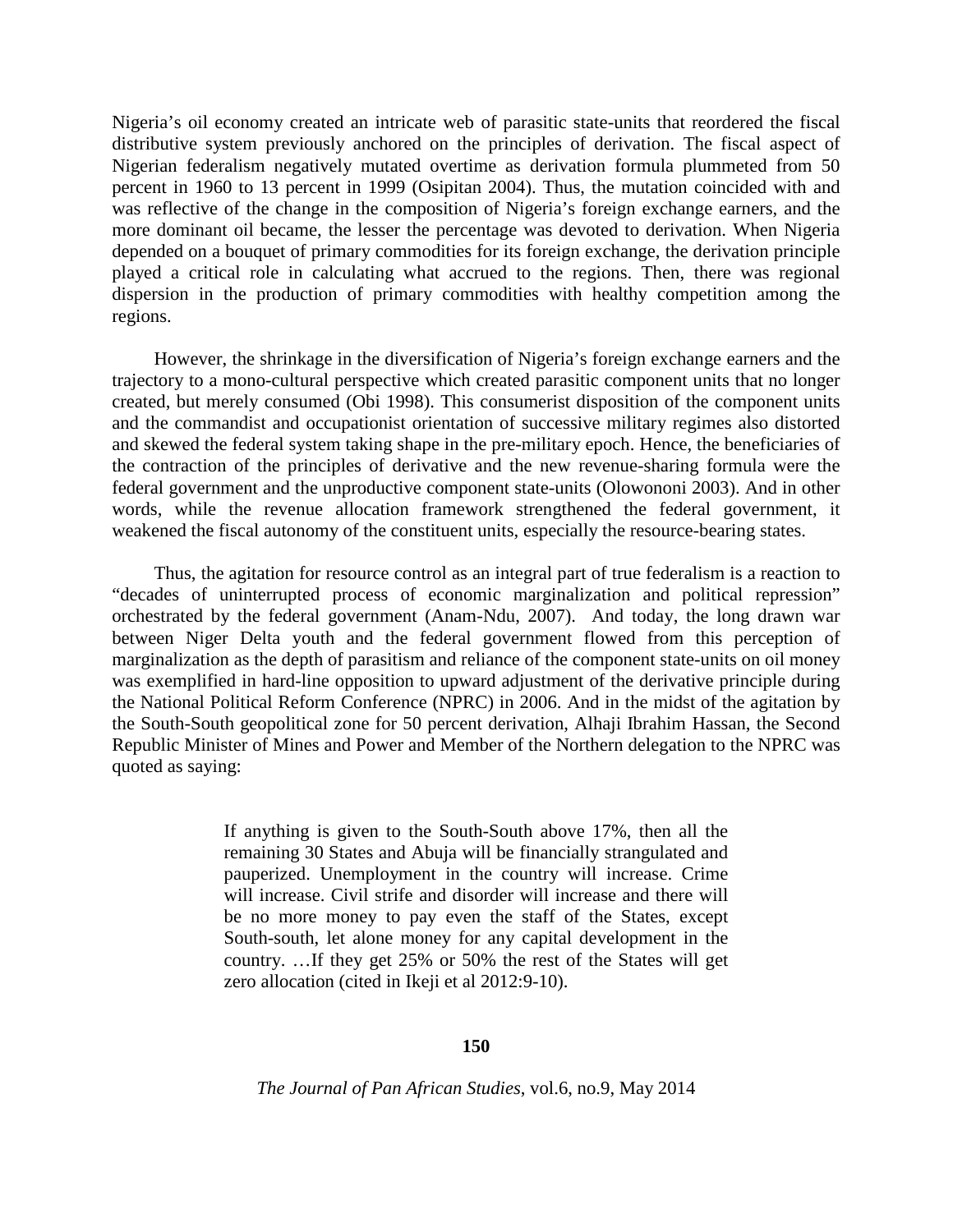Furthermore, adjunct to the issue of equitable revenue sharing formula was the rivalry surrounding the acquisition and exercise of federal power among the Nigerian elite, and in addition, the contraction of the federal space, the creation of imperial presidency and the enormous resources at the disposal of the federal government made the presidency extremely attractive, and thus, the quest for federal power is not purely to engender development, but to advance personal (economic) and group interest (Ake 1981). Thus, the continuing dependence of the Nigerian elite on state power as its main source of accumulation places high premium on it wherein they would go to any length to safeguard it, including mobilizing the masses and exploiting ethnic and religious prejudices (Babawale 2007).

This distortion of the federalist principle and the recourse of the elite to religious and ethnic prejudices to advance their political agenda have had the effect of eroding peace in the polity. And the most radical demonstration of this was the institutionalization of political sharia in Northern Nigeria, starting with former Governor Yerima who implemented sharia in 2000, while other Northern states followed suit, and by 2001, almost all northern states were operating one form of sharia legal system or another (Iduh 2011; Berkeley Center 2013). And at the heels of this seeming de-secularization of the country were religious riots with far-reaching multiplier effects all over the country.

## **One Year, One Conflict: Ubiquity of Conflicts and the Retreat of Peace**

The Nigerian polity enjoyed relative peace until the first two coups d'état in 1966 that ushered in military rule and civil war in tow. The ensuing crises were a horizontal fusion of political, ethnic and religious disaffection and etched the pattern of future conflicts in Nigeria. Perhaps, the effects of the civil war created conflict-weariness in the immediate post-civil war era. There was no real serious threat to peace except on the political turf where the military oligarchs engaged in the power game of coups d'état and counter coups d'état. According to (Halliru 2012), prior to 1980, only two ethno-religious and political conflicts occurred in Northern Nigeria, that is, those of 1953 and 1966. But since the 1980s, over 50 ethno-religious and political conflicts were recorded with death tolls in the hundreds of thousands.

There are multifaceted sources of pressure for peace in Nigeria that range from inter-elite and inter-ethnic competitions as a result of the weak federal structure to real and imagined loss of traditional means of production coupled with: communal grievances via the perception of unequal treatment, resistance to state violence, and an abridgement of access to and exclusion from profitable sources of livelihood (Onimajesin 2008; Nnoli 2003b; Ibeanu 2003).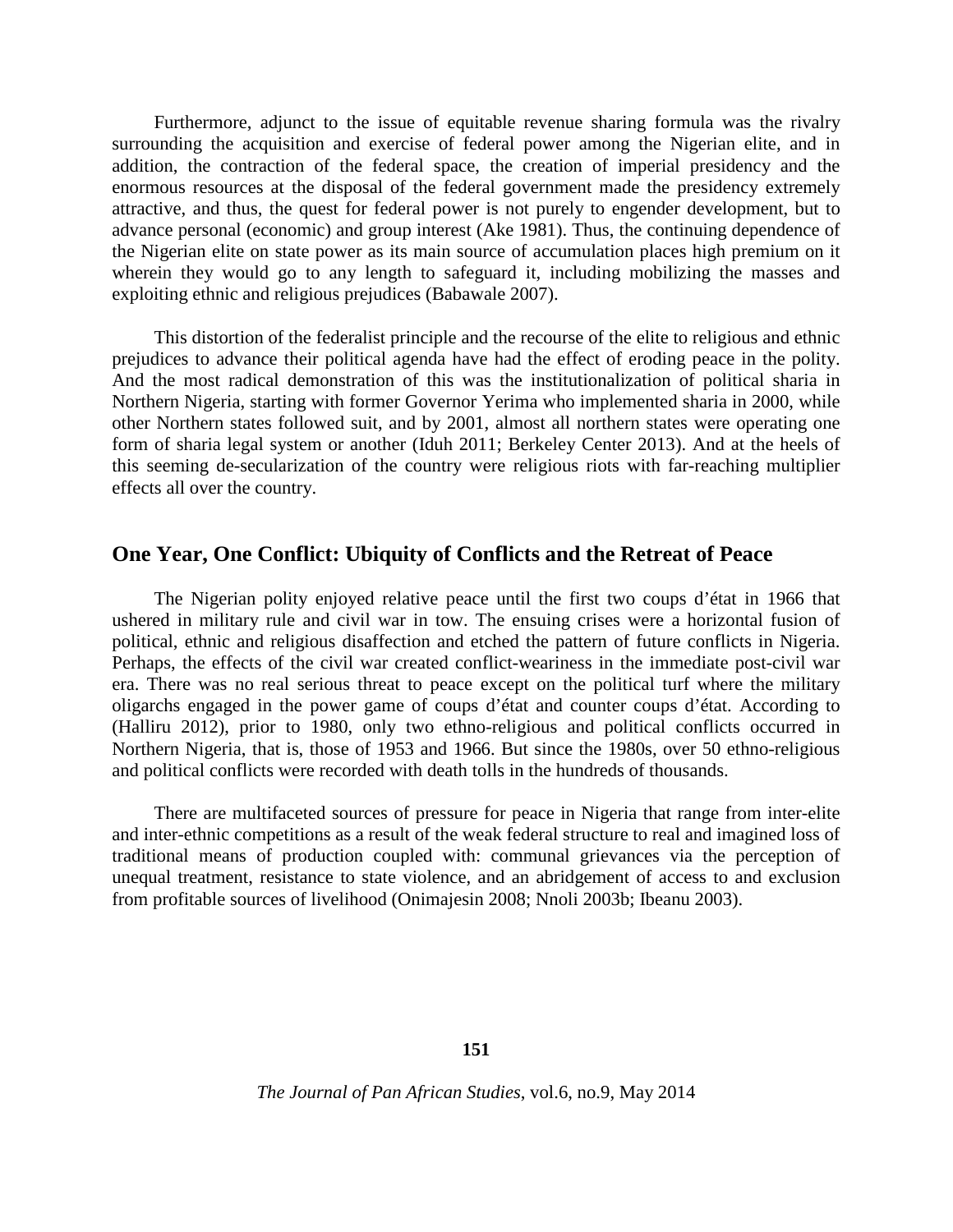In short, conflicts in Nigeria manifest in five basic forms:

- inter-ethnic (struggle over who controls certain spheres of influence; historical disputes over land and sources of pasture; fears of domination and marginalisation; disputes over access to economic and political power; hegemonic control national apparatuses of economic and political power; formation of ethnic militias);
- intra-ethnic (land disputes; disagreement over the location of governmental offices, especially local government headquarters; dispute over the distribution of government patronage);
- religious (religious bigotry; political sharia; extremist religious groups.);
- political (disputes over the location of government offices; perceptions of being politically marginalized; manipulation of electoral process; political intolerance); and
- hybrid that cuts across these spectra (poverty; anti-people economic reforms)

And interestingly, their nature ranges from being diffused to being concentrated, and what this implies is that certain conflicts have domino effects as they resonate through reprisal attacks, while others are localized and contained within a geo-space.

Throughout the 1980s and downwards, conflicts in Nigeria were triggered by a variety of factors. The first was closed economic opportunities owing to state-sponsored economic reforms. The introduction of structural adjustment programme (SAP) in 1986 by General Ibrahim Babangida (1985-1993) had untoward effects on the income generation opportunities of the people. Many factories closed shop and industrial employment plummeted from 335,000 in 1985 to 27,000 in the 1990s with widespread poverty distributed in the matrix of 71 percent being categorized as poor; 36 and 35 percent as core poor and moderately poor respectively (Onimajesin 2008; Babawale 2007). Similarly, in the period before 1999, poverty incidence was 65.6 per cent, but as at 2012 it had climbed to 72.0. (NBS 2011; CBN 2012). Some scholars locate the various incidences of conflict to the prevalent poverty in Nigeria. Alozieuwa (2012), in the tradition of human needs perspective, links frustration to economic deprivation.

The second factor was a hegemonic hold of the North on the politics of Nigeria. Whether it was the military or democratic regimes, the North dominated Nigeria's political development. The balkanization of Nigeria into states and local government areas (LGAs), which was initially justified as a strategy to bring the government closer to the people and for accelerated development, was subsequently converted into an instrument of domination.

## **152**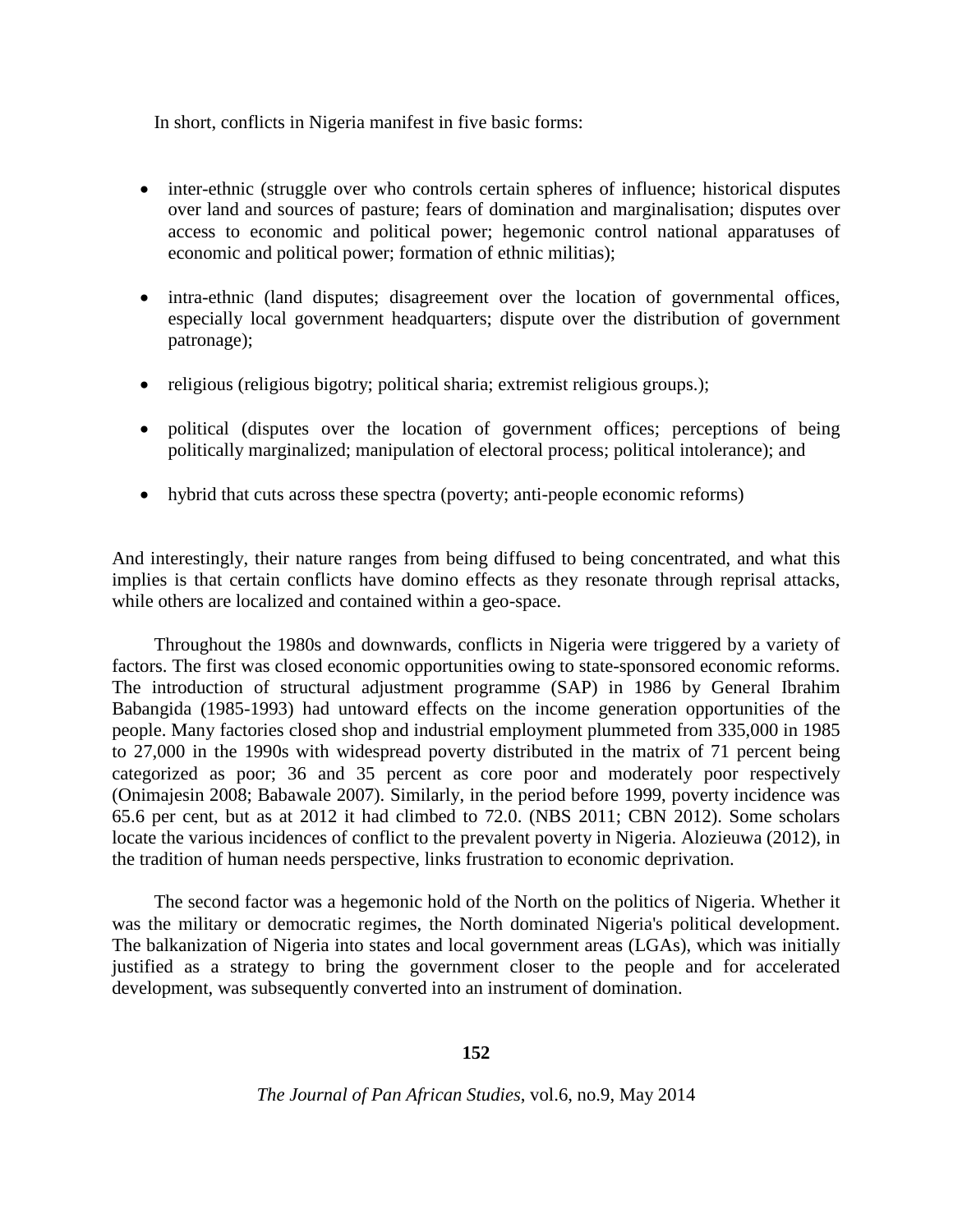Between 1976 and 1999, more states and LGAs were created which enhanced disproportionateness: from the 12-state structure erected in 1967, which enthroned equity between Northern and Southern Nigeria by giving each six states, the ratio became disproportional with the North having 19 states and 414 LGAs and the South, 17 states and 355 LGAs (Egwaikhide et al 2009). Thus, the constitutional provision of federal character configured to ensure the dispensation of fringe benefits to other ethnic groups is, ipso facto, anchored on injustice. Thus, northern domination was considered a zero-sum game that alienated and marginalized other ethnic groups. This mindset led Adams (2007); Onimajesin (2008) to attribute the emergence of militia groups, especially the OPC, as not only a reflection of the existence of perceived or real injustice but a strategy to contain it.

The third factor was the feeling of relative deprivation among ethnic nationalities, which arose from economic marginalisation and resource control exclusion. Distortions in the revenue sharing arrangement coincided with the oil boom of the 1970s. But the issue of derivation principle has a long history that is rooted in the colonial era. The Chick Commission (1953), which was set up to prepare the groundwork for the revision of the Constitution that later became the Lyttleton Constitution of 1954, and decided that mining rents and royalties and the personal income tax would be shared through the derivation principle (Ahmad and Singh 2002).

Sequel to this was the Raisman-Trees Commission, which was set up on October 10, 1957 to examine revenue allocation and problems of taxation. It expanded the regions' tax base by making personal income tax once again a regional tax and established a pooling account. A portion of each major revenue item was paid to the regions on the basis of derivation, to the federal government and into the distributable pool for sharing among all regions (Ojiakor 1981; Ahmad and Singh 2002). Another important component of the recommendations of this commission was the conferment of the power to appoint a revenue allocation review commission from time to time, outside the framework of the constitution review process. Ever since then, the revenue sharing arrangement underwent fitful changes with over five ad hoc committees set up to review the revenue sharing formula (Alade et al 2003; Anam-Ndu 2007; Egwaikhide et al 2009).

The fourth factor was the democratization and opening of political space. The struggle for political ascendancy among the elite spawned and exacerbated conflicts. Between 1999 and 2012, Nigeria recorded more conflicts and death, in terms of rapidity, spread and intensity, than any other period in its history. Under the guise of ethnic irredentism and religious renaissance, conflicts which were patently political was pursued. The pervasiveness of conflicts and associated deaths led Maier (2000:xx) to claim,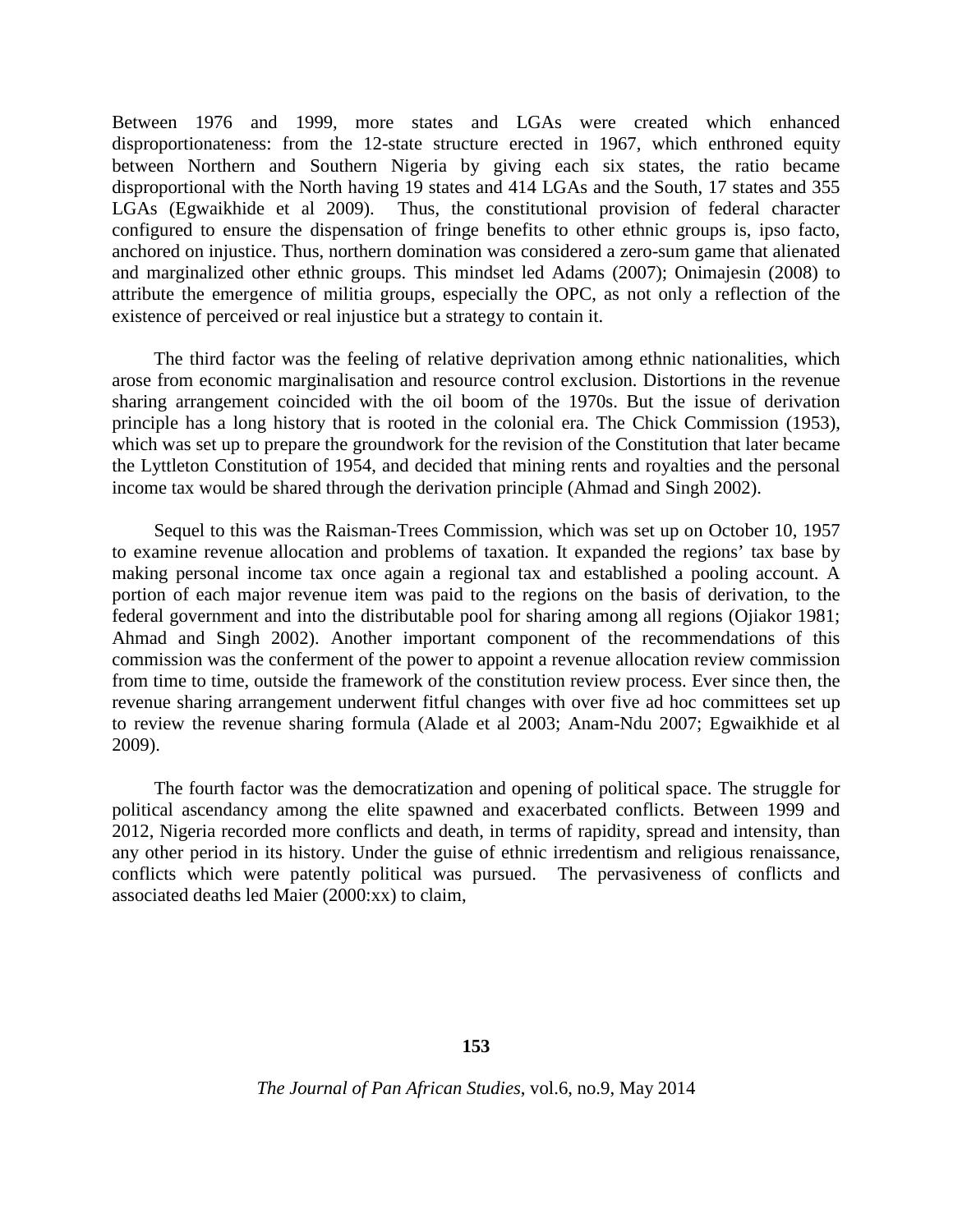Nigerians from all walks of life are openly questioning whether their country should remain as one entity or discard the colonial borders and break apart into several states. Ethnic and religious prejudices have found fertile ground in Nigeria, where there is neither consensus nor a binding ideology

The fifth was the allegation of political marginalisation among the various ethnic groups. Almost every ethnic group claimed it was their turn to produce the President. These agitations deepened animosity at the class and ethnic level. The interpretation of the agitation for political positions especially the presidency, which was basically a class war, within the context of ethnicity in a polarised polity. The cumulative effect was that the country was put on a keg of gunpowder as militant ethnic organisations emerged to defend the status quo and to stampede change.

The most recent manifestation of aggression against the state, and which appears intractable, is the Boko Haram terrorist insurgency. Although the origin of the Boko Haram is mired in conflicting speculations, its descent into extremism is connected with its intention to overthrow and Islamize the Nigerian state (Onuoha 2012). The Nigerian president, Goodluck Jonathan, underscored the seriousness of the Boko Haram menace when he acknowledged that sympathizers of the sect populated his administration (Adetayo 2012). The peculiarity of the Boko Haram insurgency is the eclectic nature of its operations and the haziness in the parameters of determining its targets. With the media coming under bomb attacks and threats of bomb attacks, it has been cowered and hamstrung to engage in investigative journalism that could expose the operations of Boko Haram. This disposition of the Nigerian media led Haruna (2012:np) to posit that the coverage of the Boko Haram insurgency and wider religious and ethnic conflicts by has been "more propagandist than factual and objective [as the media] behaved more as weapons of mass deception for ideological and commercial reasons, than as weapons of mass education of the people about the complexity [of] Nigeria".

## **The Media, Elite Politics and Paradox of Peace Engineering**

The Nigerian media originated as a tool for social action in the heydays of colonialism. Thus, the press, which was its earliest department, symbolized a hybrid tool for social crusade, radical nationalism, commercial enterprise and the voice of the masses. Using the strategies of editorial and column writing, the Nigerian press of that era pursued its agenda-setting role as the conscience of the society. As Obafemi (2008:np) observes, "one of the most significant functions of the press lies in the power of its editorial comments in influencing socio-political development since the colonial days". Contemporaneously, the media introduced feature writing and "special project adverts" to deepen its agenda-setting role.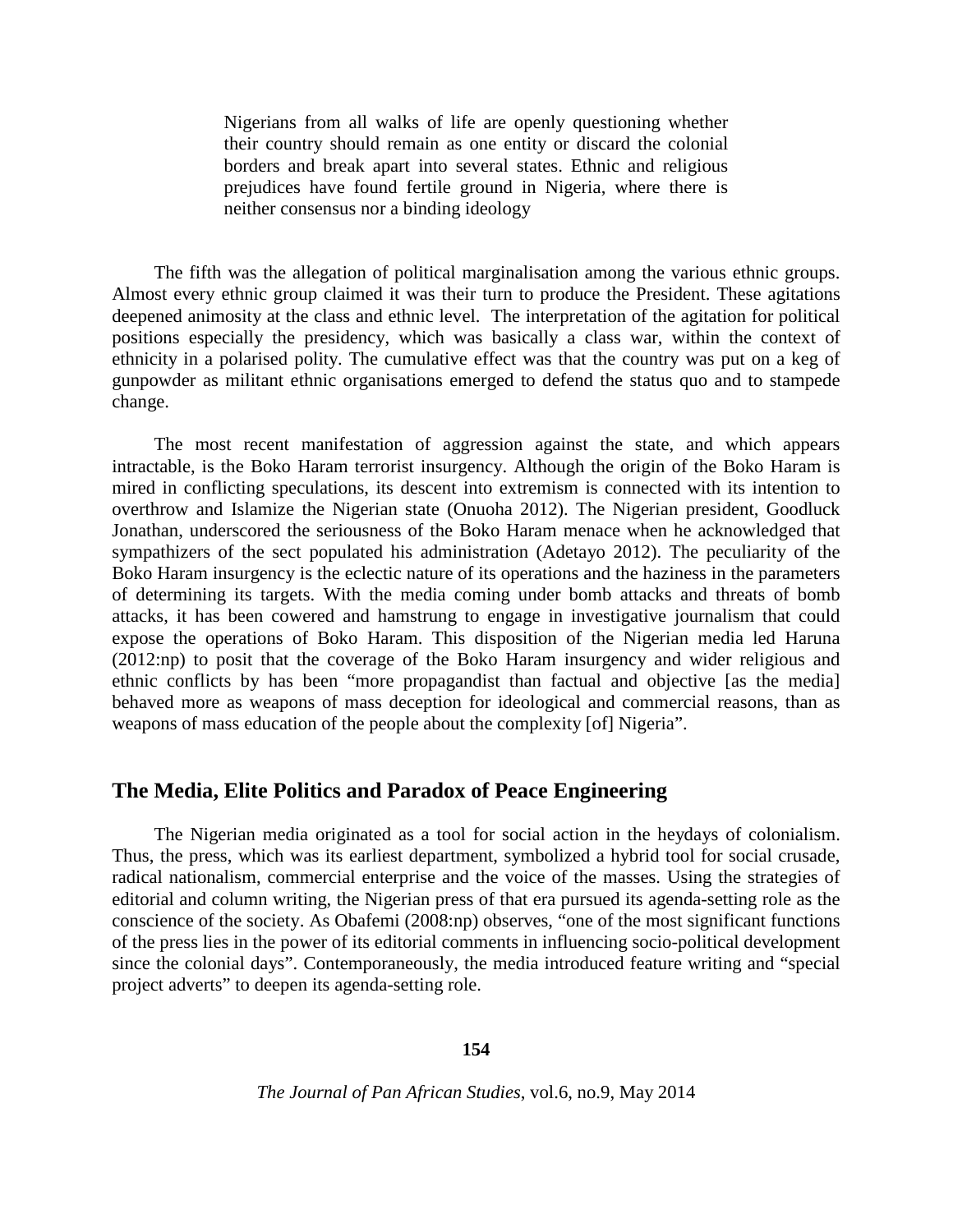The media is more effective now than ever, especially with expansions in the information and communication technology (ICT) and the new social media. Today, information is shared in split seconds around the globe, making the world truly a global village. As part of the domestic and international system, the role of the media in socio-economic, cultural and political development is not in doubt: the media has, at every point in history, stood to be counted. As Salawu (2009:75) opines, "the media as a social institution are also involved in conflicts in the society either as a harbinger, channel of information and analysis of the conflicts, or as part of the escalation or resolution of the conflicts". This is so because the media and its decision making apparatus are part and parcel of the society and are not enamoured of the values that might dictate partisanship in societal conflicts.

In Nigeria, the media is stuck in a class war. The nature of accumulation and the character of the Nigerian elite could not have spawned a different scenario for the media. The media is yet another tool in the arsenal of the Nigerian elite to further their predatory appropriation of the state. Ikpeze, Soludo and Elekwa (2004:342) put it in proper perspective,

> In a country like Nigeria where the prizes are so few, and the stakes so high, the fight for booty or "national cake" is fierce and often vicious. "Who gains, who loses in these federal, state and local policy arenas is rarely an accident. More often than not, the distributional consequences of public policies are the intended result of the private interests… ."

The culture of peace is neither wished nor decreed, but consciously worked out and enthroned. The seeming failure of Nigerian federalism to deploy its essential attributes to spawn the right environment for the realization of ethnic dreams and aspirations appears to be the basis of the endless conflicts in the polity. This failure finds expression in ethnic exclusivity; the mindset that each ethnic group must struggle for its own share of the national cake, no matter how defined (Onimajesin 2008).

Thus, the media, with its reach and socialising attributes, has been deployed to help in the propaganda necessary to maintain ethnic boundaries. That is why the media ownership composition reflects ethnic cleavages. As such, the core interests of the elite *media-preneur* tend to determine the editorial slant of the various media establishments. The implication is that social action is seen from the prism of ethnicity, and the media is used as a negotiating chip in the statewide power game. Therefore, the quest to entrench a culture of peace must start from repairing the structural imperfections that ascribe primacy to primordial ties.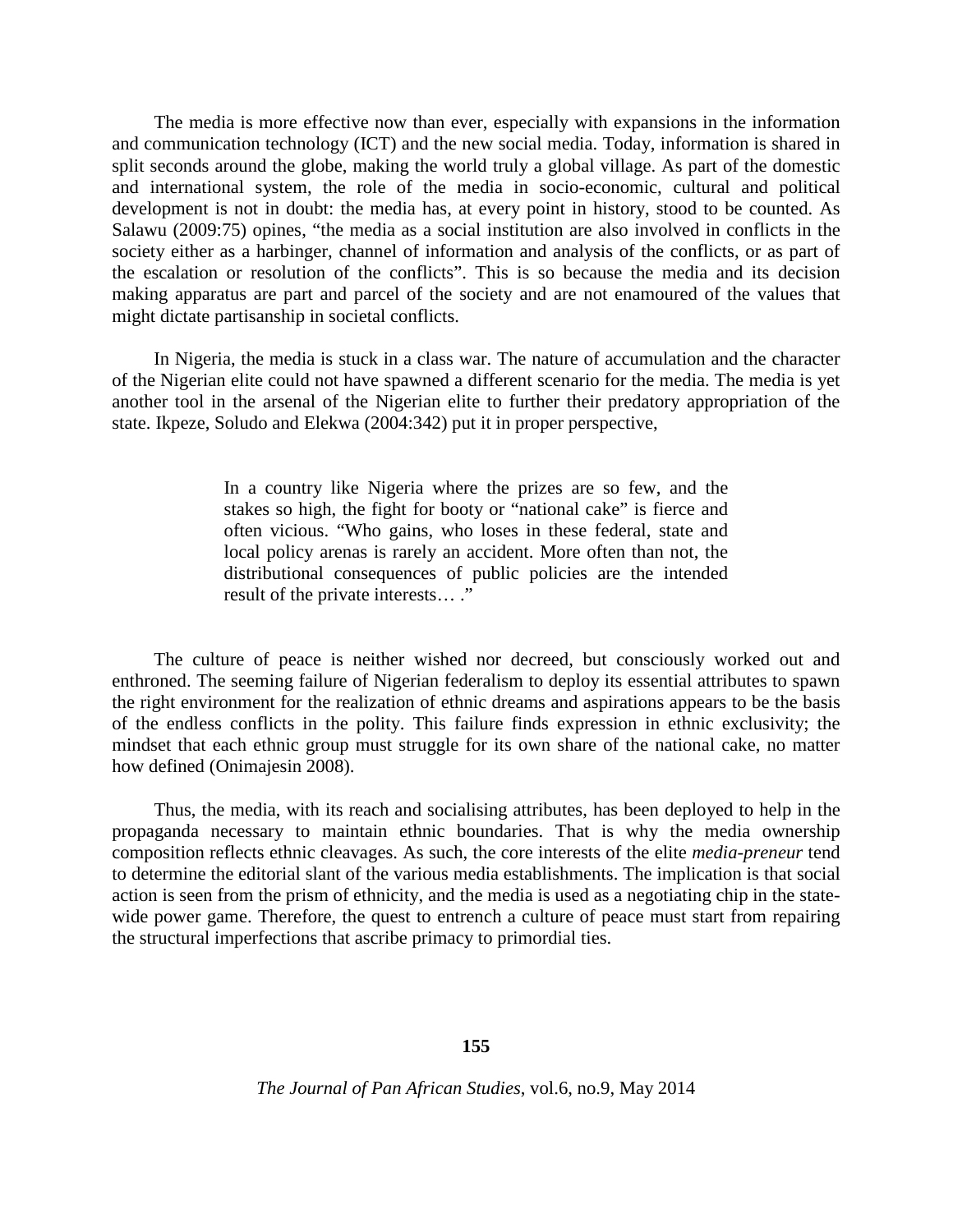The distribution of the media, apart from their disproportionate concentration in Lagos, shows their regional leaning. On practically any issue, the interpretation and editorial slant of the individual media outfits belie their impartiality. The slant is often tarred with the brush of ethnicity. Depending issue, the northern newspapers such as *Trust*, *Leadership* and *New Nigerian*  do not see issues from the perspective of the Lagos-Ibadan newspapers. There has been a longstanding tradition of newspapers following the trends and preponderance of opinions popular with their affiliated ethnic and religious groups. For instance, following the mindless orgy of destruction as a result of the indiscretion of *Thisday* newspaper, which triggered what later came to be tagged Miss World riots in 2002, Nigerian newspapers were sharply divided. While the southern media condemned the riots, the northern media rationalized it and almost haloed it (Salawu 2009).

The same trend characterizes the reportage of, and critical commentaries on, the Boko Haram mayhem. The thrust of northern newspapers tends to locate the underpinning impetus to Boko Haram's ascendancy on the failure of government to engineer socio-economic engagement of youth (Ekwueme & Obayi 2012). The paternalistic rationalization of Boko Haram by northern media and the critical reportage by their southern counterparts made the latter the target of attacks: on 26 April 2012, the Boko Haram sect bombed the offices of *Thisday*, *The Moment* and *Daily Sun* newspapers in both Abuja and Kaduna. Thus, the entrenchment of a culture of peace in Nigeria must start with addressing the key challenges to peace as well as transcend the ethnic fault lines. Haruna (2012:np) epitomizes the partisanship of commentaries along ethnic and religious lines when he asserted, "no doubt Boko Haram poses an existential threat to Nigerians and to Nigeria itself. But it is not the only existential threat facing Nigerians and their country. And properly isolated it is not even the most serious threat". The bifurcation of the media along ethnic and religious lines as well as tinting commentaries to gloss over obvious threats to national peace is antithetical to peace.

## **Conclusion**

The relevance of the media in enthroning a culture of peace is beyond doubt. But the media cannot do it in isolation. The traditional institutions of inculcating the basic societal culture have varying roles to play. An enduring strategy will require a three-pronged approach that must start with dismantling certain systemic structures that glamorize violence, strengthening the framework for punishment and setting up institutions that will promote and fast track ethnonational integration outside the existing framework.

Rather than project and elevate the media as the conscience of the society, the elite have deployed it as part of the ensembles of their warfare. Worse still, the media organizations operate from the parochial prism of ethnicity and religion, thus compounding the dilemma of cultivating the national ethos that can be a promoter of peace.

#### **156**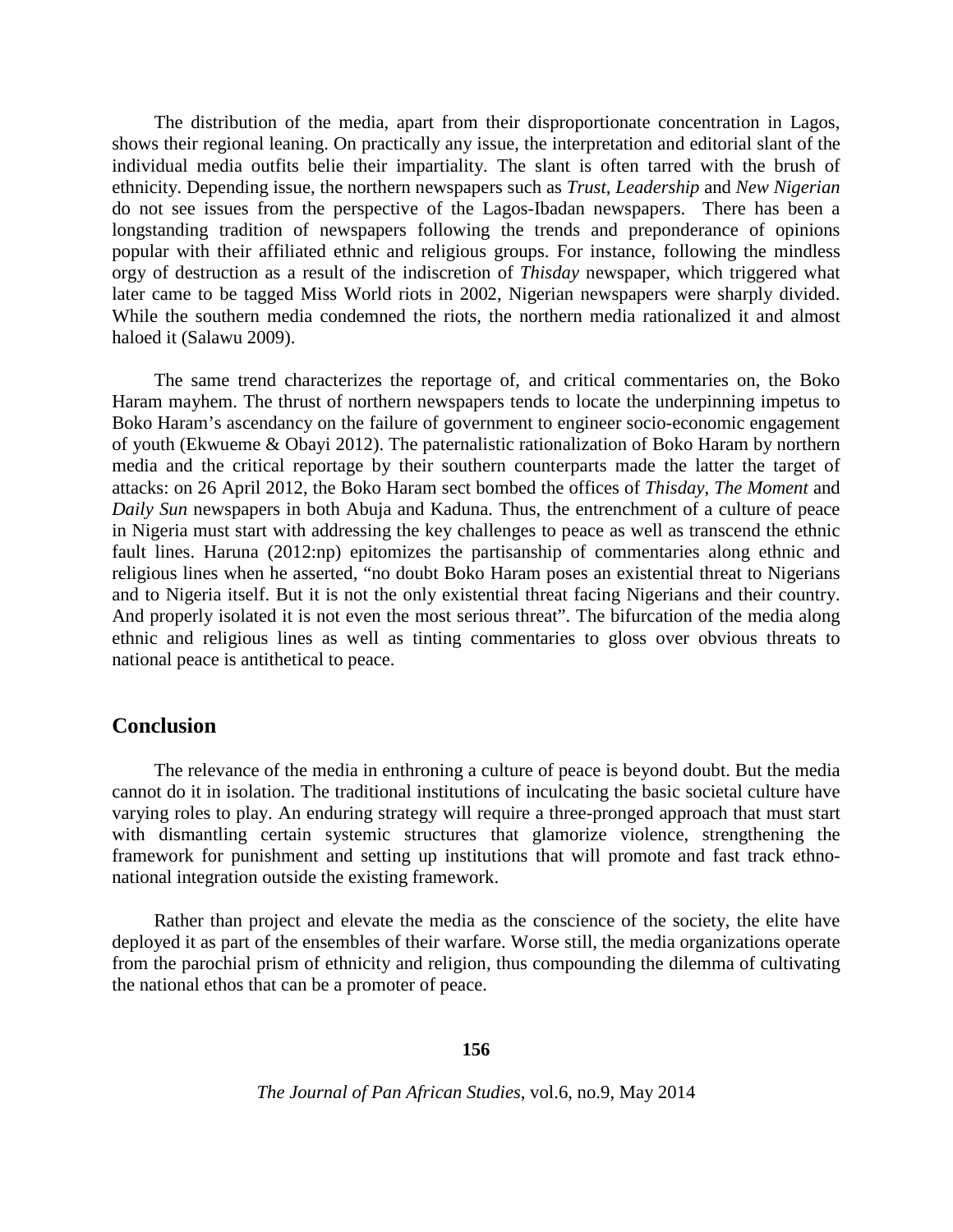# **References**

- Adams, G. (2007). Politics and agenda of ethnic militias: the case of OPC in T. Babawale (Ed.), *Urban violence, ethnic militias and the challenge of democratic consolidation in Nigeria*, (pp. 126-131). Lagos: Concept Publications.
- Ademoyega, A. (1981). *Why we struck: The story of the first Nigerian Coup*. Ibadan: Evans Brothers (Nigeria Publishers) Ltd.
- Adetayo, Olalekan (9 January 2012). Boko Haram has infiltrated my govt Jonathan. *Punch (Nigeria)*. Retrieved July 19, 2013 from: [http://www.punchng.com/news/boko-haram](http://www.punchng.com/news/boko-haram-has-infiltrated-my-govt-jonathan/)[has-infiltrated-my-govt-jonathan/.](http://www.punchng.com/news/boko-haram-has-infiltrated-my-govt-jonathan/)
- Ahmad, E and Singh, R. (2003). Political economy of oil revenue-sharing in a developing country: Illustrations from Nigeria. *IMF Working Paper P/03/16.* Retrieved September 20, 2013 from [http://www.imf.org/external/pubs/ft/wp/2003/wp0316.pdf.](http://www.imf.org/external/pubs/ft/wp/2003/wp0316.pdf)
- Akanji, O. O. (2012). Migration, conflicts and statehood problem in Nigeria: Self-determination issue. *Journal of Nigeria Studies*, 1(2), pp. 1-27. Retrieved December 18, 2013 from [http://www.unh.edu/nigerianstudies/articles/Issue2/Migration\\_and\\_statehood\\_problem.pd](http://www.unh.edu/nigerianstudies/articles/Issue2/Migration_and_statehood_problem.pdf) [f](http://www.unh.edu/nigerianstudies/articles/Issue2/Migration_and_statehood_problem.pdf)
- Ake, C. (1981). *A political economy of Africa*. Harlow, Essex: Longman Group Limited.
- Alade, S. O., Ebajemito, J. O., Rapu, S.C. and Tule, M. (2003). Fiscal federalism and macroeconomic governance. In O. J. Nnanna, S.O. Alade and F. Odoko (Eds.), *Contemporary economic policy issues in Nigeria*, (pp. 13-55). Abuja: Central Bank of Nigeria.
- Alozieuwa, S. H. O. (2012). Contending theories on Nigeria's security challenge in the era of Boko Haram insurgency. *Peace & Conflict Review,* 7(1), np.
- Anam-Ndu, E. A. (2007). Fiscal federal, resource control and violence in the Niger Delta. Retrieved September 20, 2013 from [http://www.nas](http://www.nas-int.org/index.php?option=com_content&task=view&id=147&Itemid=46)[int.org/index.php?option=com\\_content&task=view&id=147&Itemid=46\)](http://www.nas-int.org/index.php?option=com_content&task=view&id=147&Itemid=46).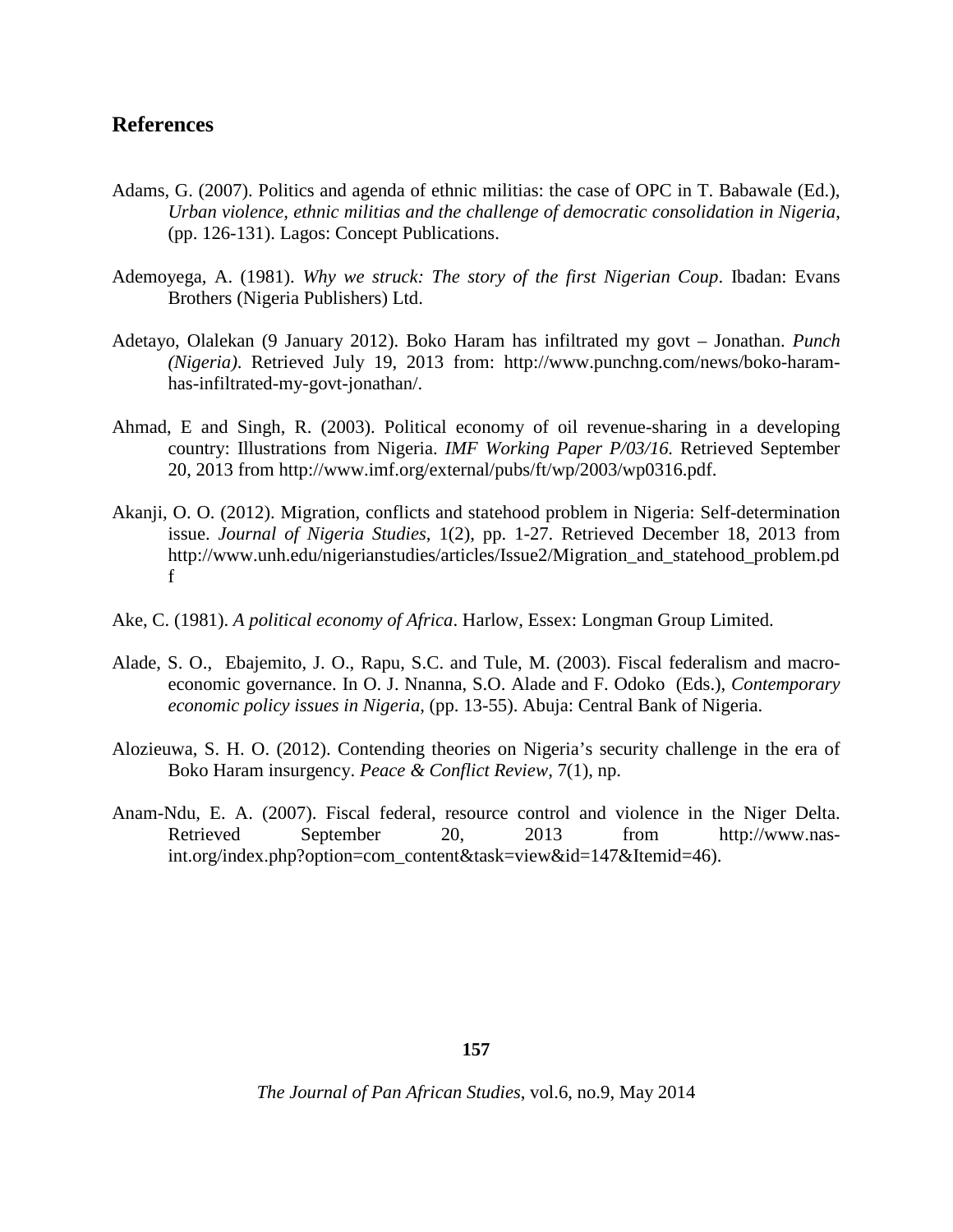- Anyanwu, U. (2005). Failed states in Africa: The Nigerian case since 1960. *American Journal of International Politics and Development Studies.* 1(1), pp. 109-117.
- Arukwe, N. O. (2005). Ethnicity, primordiality and the promise of social science in Africa: The Nigerian situation. In J. C. Okeibunor and E. E. Anugwom (Eds.), *The social sciences and socio-economic transformation in Africa*, (pp. 135-143). Nsukka: Great AP Express Publishers Ltd.
- British Broadcasting Corporation (BBC) (2012). Nigeria profile. Retrieved November 20, 2012 from [http://www.bbc.co.uk/news/world-africa-13951696.](http://www.bbc.co.uk/news/world-africa-13951696)
- Babawale, T. (2007). *Nigeria in the crises of governance and development, volume 1*. Lagos: Concept Publications Limited.
- Berkley Center for Religion, Peace, & World Affairs (2013). Nigeria: Rivalries split along ethnoreligious lines. Retrieved September 30, 2013 from [http://repository.berkleycenter.georgetown.edu/130801BCNigeriaRivalriesSplitAlongEth](http://repository.berkleycenter.georgetown.edu/130801BCNigeriaRivalriesSplitAlongEthnoReligiousLines.pdf) [noReligiousLines.pdf.](http://repository.berkleycenter.georgetown.edu/130801BCNigeriaRivalriesSplitAlongEthnoReligiousLines.pdf)
- Campbell, J. (2011). *Nigeria: Dancing on the brink*. Lanham, Maryland: Rowman & Littlefield Publishers, Inc.
- CBN (Central Bank of Nigeria) (2012). *Central Bank of Nigeria annual report, 2012*. Abuja: Central Bank of Nigeria.
- Douglas, O and Ola, D. (2007). Nourishing democracy, nurturing diversity: Ethnic militancy as resistance politics in Nigeria. In T. Babawale (Ed.), *Urban violence, ethnic militias and the challenge of democratic consolidation in Nigeria*, (pp. 63-70)*.* Lagos: Concept Publications.
- Egwaikhide, F. O., Isumonah, V. A. & Ayodele, O. S. (2009). *Federal presence in Nigeria. The 'sung' and 'unsung' basis for ethnic grievance.* Dakar: Council for the Development of Social Science Research in Africa (CODESRIA).
- Egwu, S. (2005) Beyond 'native' and 'settler' identities: Globalisation and the challenge of multicultural citizenship in Nigeria. In J. Moru (Ed.), *Another Nigeria is possible: Proceedings of the First Nigeria Social Forum,*(pp. 100-132)*.* Abuja: Nigeria Social Forum.
- Ekwueme, A. C. & Obayi, P. M. (2012). Boko Haram assault on Nigeria: Towards effective mass media response. *New Media and Mass Communication*, 5, pp. 1-7.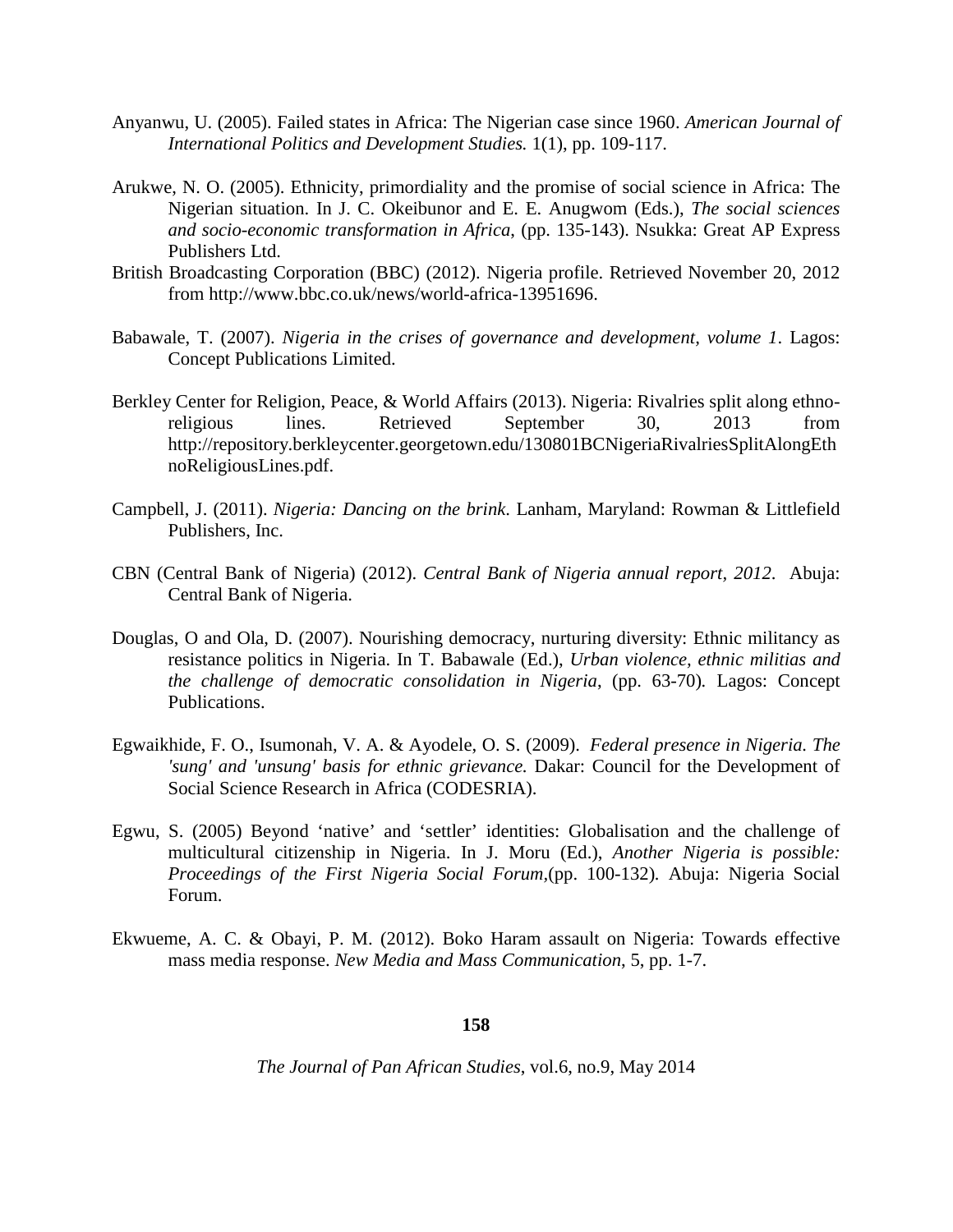- Halliru, T. (2012). Ethno-religious conflicts and political instability in Nigeria: when peace took flight. *Asian Journal of Management Sciences and Education,* vol. 1(1), pp. 39-51.
- Harunna, M. (18 July 2012). The media, civil liberties, Boko Haram and Nigeria. *Nation* (Newspaper). Retrieved 13 April 2014. [http://www.thenationonlineng.net/2011/index.php/columnist/wednesday/mohammed](http://www.thenationonlineng.net/2011/index.php/columnist/wednesday/mohammed-harunna/54292-the-media-civil-liberties-boko-haram-and-nigeria.html)[harunna/54292-the-media-civil-liberties-boko-haram-and-nigeria.html.](http://www.thenationonlineng.net/2011/index.php/columnist/wednesday/mohammed-harunna/54292-the-media-civil-liberties-boko-haram-and-nigeria.html)
- Ibeanu, O. (2003). Communal conflict and population displacement in Nigeria: An exploratory analysis. In O. Nnoli (Ed.), *Communal conflict and population displacement in Nigeria,*  (pp. 46-78)*.* Enugu: Snaap Press Ltd.
- Iduh, S. (2011). The key challenges to peace in Nigeria. *International Journal of Vocational and Technical Education,* Vol. 3(8), pp. 121-134. Retrieved November 23, 2012 from <http://www.academicjournals.org/IJVTE> .
- Ijalaye, D. A. (1979). The civil war and Nigerian federalism in A. B. Akinyemi, P. D. Cole and W. Ofonagoro (eds). *Readings in federalism.* Lagos: Nigeria Institute of International Affairs.
- Ikeji, C. C, Benedict, U. P, Ebong, E and Adejumo, T. O. (2012). Politics of revenue allocation in Nigeria: Paths not taken, issues not resolved by the National Political Reform Conference (NPRC). *Developing Country Studies*, 2(8), pp. 1-19.
- Ikpeze, N. I, Soludo, C. C. And Elekwa, U. N. (2004). Nigeria: The political economy of the policy process, policy choice and implementation. In Charles C. Soludo, Osita Ogbu & Ha-Joon Chang (Eds.), *The politics of trade and industrial policy in Africa: forced consensus?* (pp. 341-367). Trenton, NJ: Africa World Press, Inc.
- Maier, K. (2000). *This house has fallen: Nigeria in crisis*. London: Penguin.
- NBS (National Bureau of Statistics) (2011). *Annual abstract of statistics, 2011.* Abuja: National Bureau of Statistics.
- Nnoli, O. (2003). *Introduction to politics*. Enugu: Snaap Press Ltd.
- Nnoli, O. (2003b). Ethnic violence in Nigeria: A historical perspective. In O. Nnoli (Ed.), *Communal conflict and population displacement in Nigeria*, (pp. 13-45). Enugu: Snaap Press Ltd.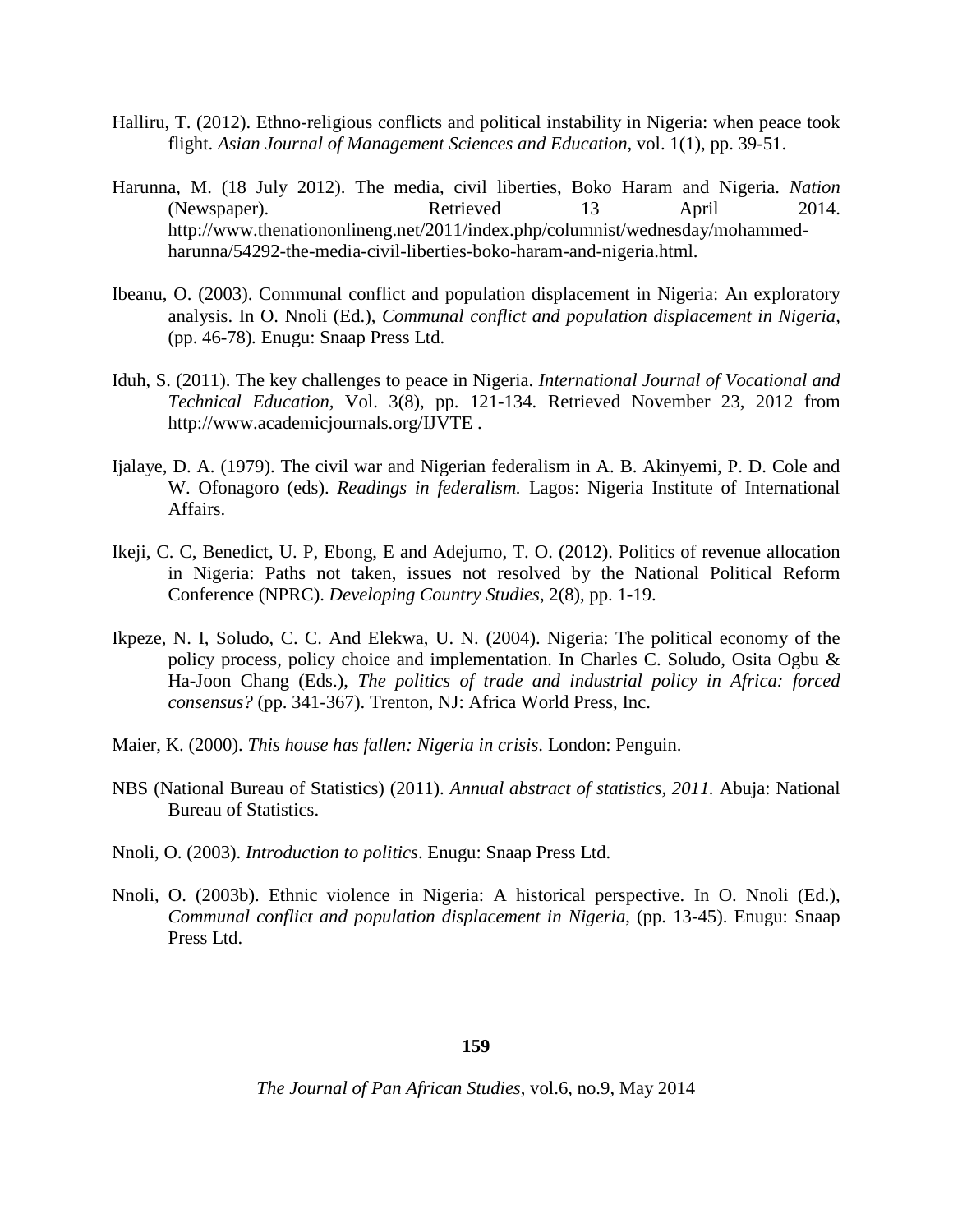- Obafemi, O. (2008). The Media and National Patriotism. Being a Revised Version of a Lead Paper Presented at the National Institute of Cultural Orientation in 2007. *Sunday Sun* (Nigeria). Serialised on 13, 20 and 27 July. Retrieved May 28, 2012 from [http://www.elsnetworld.com/webpages/features/literati/2008/jul/13/literari-13-07-2008-](http://www.elsnetworld.com/webpages/features/literati/2008/jul/13/literari-13-07-2008-002.htm) [002.htm](http://www.elsnetworld.com/webpages/features/literati/2008/jul/13/literari-13-07-2008-002.htm)
- Obi, C. I. (2003). The impact of oil on Nigeria's revenue allocation system: Problems and prospects for national reconstruction in K. Amuwo, A. A. B. Agbaje, R. T. Suberu and G. Herault (eds.), *Federalism and political restructuring in Nigeria*, (pp. 261-275). Ibadan: Spectrum Books Ltd.
- Obianyo, N. E. (2003). Elite politics and the marginalization syndrome in Nigeria: Implications for national integration and development. *Nigerian Journal of Politics and Administration*, 1(3), pp. 65-86.
- Ojiakor, J. O. (1981). *Nigeria: Yesterday, today, and ...?* Onitsha: Africana Educational Publishers (Nigeria) Ltd.
- Olowononi, G. D. (2003). Revenue allocation and economics of federalism. In K. Amuwo, A. A. B. Agbaje, R. T. Suberu and G. Herault (Eds.), *Federalism and political restructuring in Nigeria*, (pp. 247-260). Ibadan: Spectrum Books Ltd.
- Onimajesin, S. I. (2008). Ethnic militia and criminality in Nigeria in , H.A. Saliu, I.O. Taiwo, R. A. Seniyi, B. Salawu and A. Usman (eds.), *Nigeria beyond 2007: Issues, perspectives and challenges* Ilorin: Faculty of Business and Social Sciences, University of Ilorin.
- Onuoha, F. C. (2012). "Boko Haram: Nigeria's extremist Islamic sect". *Al Jazeera Centre for Studies Report*, 29 February 2012. Retrieved September 10, 2013 from [http://studies.aljazeera.net/ResourceGallery/media/Documents/2012/2/29/201222911334](http://studies.aljazeera.net/ResourceGallery/media/Documents/2012/2/29/2012229113341793734BOKO%20HARAM%20NIGERIAS%20EXTREMIST%20ISLAMIC%20SECT.pdf) [1793734BOKO%20HARAM%20NIGERIAS%20EXTREMIST%20ISLAMIC%20SEC](http://studies.aljazeera.net/ResourceGallery/media/Documents/2012/2/29/2012229113341793734BOKO%20HARAM%20NIGERIAS%20EXTREMIST%20ISLAMIC%20SECT.pdf) [T.pdf.](http://studies.aljazeera.net/ResourceGallery/media/Documents/2012/2/29/2012229113341793734BOKO%20HARAM%20NIGERIAS%20EXTREMIST%20ISLAMIC%20SECT.pdf)
- Osipitan, T. (2004). An autochonous constitution for Nigeria: Myth or reality?(1). *Guardian*  (Nigeria), December, 15.
- Ramphal, S. S. (1979). Keynote address in A. B. Akinyemi, P. D. Cole and W. Ofonagoro (eds). *Readings in federalism.* Lagos: Nigeria Institute of International Affairs, p. Xiv.